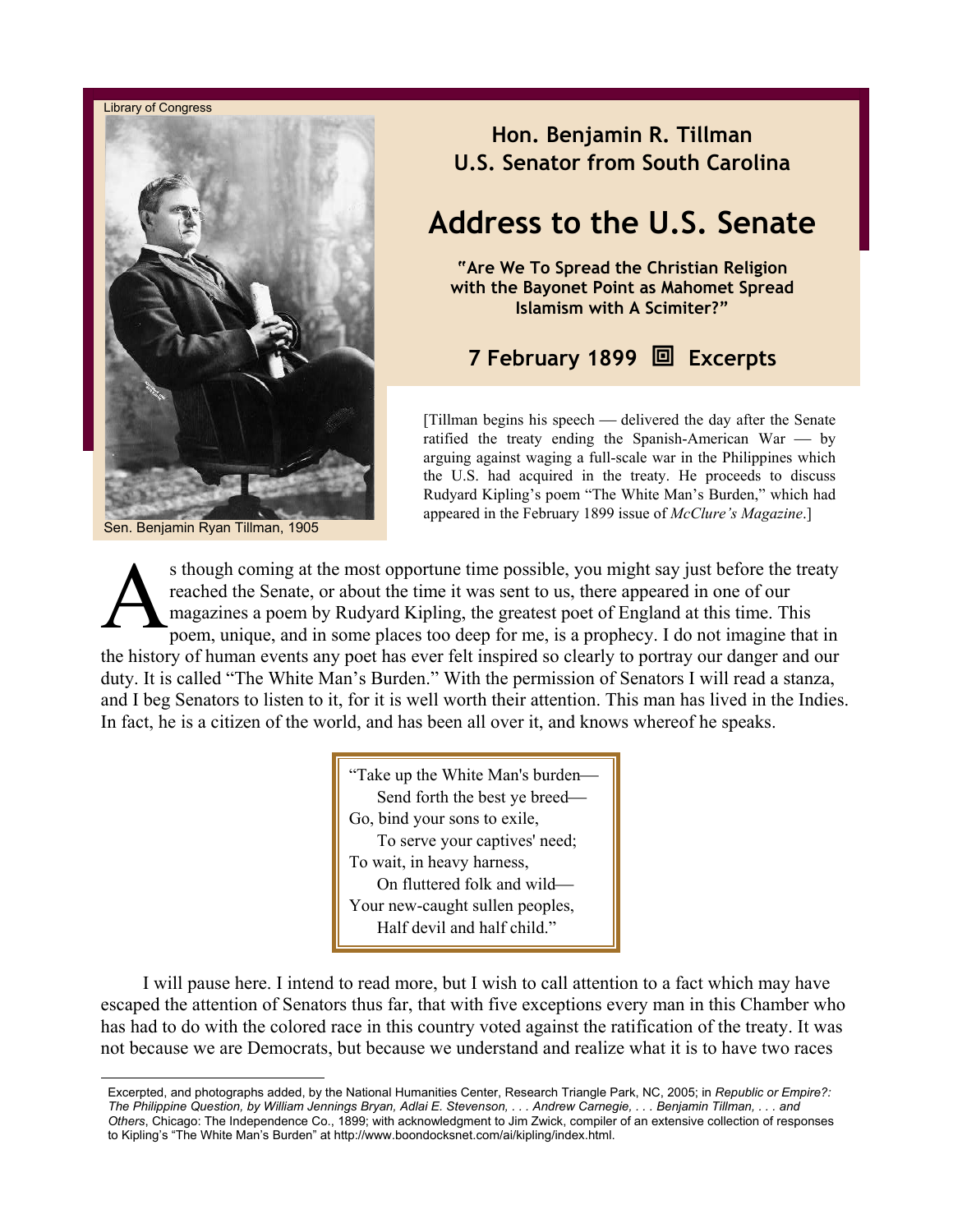side by side that can not mix or mingle without deterioration and injury to both and the ultimate destruction of the civilization of the higher. We of the South have borne this white man's burden of a colored race in our midst since their emancipation and before.

It was a burden upon our manhood and our ideas of liberty before they were emancipated. It is still a burden, although they have been granted the franchise. It clings to us like the shirt of Nessus, and we are not responsible, because we inherited it, and your fathers as well as ours are responsible for the presence amongst us of that people. Why do we as a people want to incorporate into our citizenship ten millions more of different or of differing races, three or four of them?

But we have not incorporated them yet, and let us see what this English poet has to say about it, and what he thinks.

> "Take up the White Man's burden No iron rule of kings, But toil of serf and sweeper The tale of common things. The ports ye shall not enter, The roads ye shall not tread, Go, make them with your living And mark them with your dead."

Ah, if we have no other consideration, if no feeling of humanity, no love of our fellows, no regard for others' rights, if nothing but our self-interest shall actuate us in this crisis, let me say to you that if we go madly on in the direction of crushing these people into subjection and submission we will do so at the cost of many, many thousands of the flower of American youth. There are 10,000,000 of these people, some of them fairly well civilized, and running to the extreme of naked

savages, who are reported in our press dispatches as having stood out in the open and fired their bows and arrows, not flinching from the storm of shot and shell thrown into their midst by the American soldiers there.

The report of the battle claims that we lost only seventy-five killed and a hundred and odd wounded; but the first skirmish has carried with it what anguish, what desolation, to homes in a dozen States! How many more victims are



we to offer up on this altar of Mammon or national greed? When those regiments march back, if they return with decimated ranks, as they are bound to come, if we have to send thousands and tens of thousands of re-enforcements there to press onward until we have subdued those ten millions, at whose door will lie these lives — their blood shed for what? An idea. If a man fires upon the American flag, shoot the last man and kill him, no matter how many Americans have to be shot to do it.

The city of Manila is surrounded by swamps and marshes, I am told. A few miles back lie the woods and jungles and mountains. These people are used to the climate. They know how to get about, and if they mean to have their liberties, as they appear to do, at what sacrifice will the